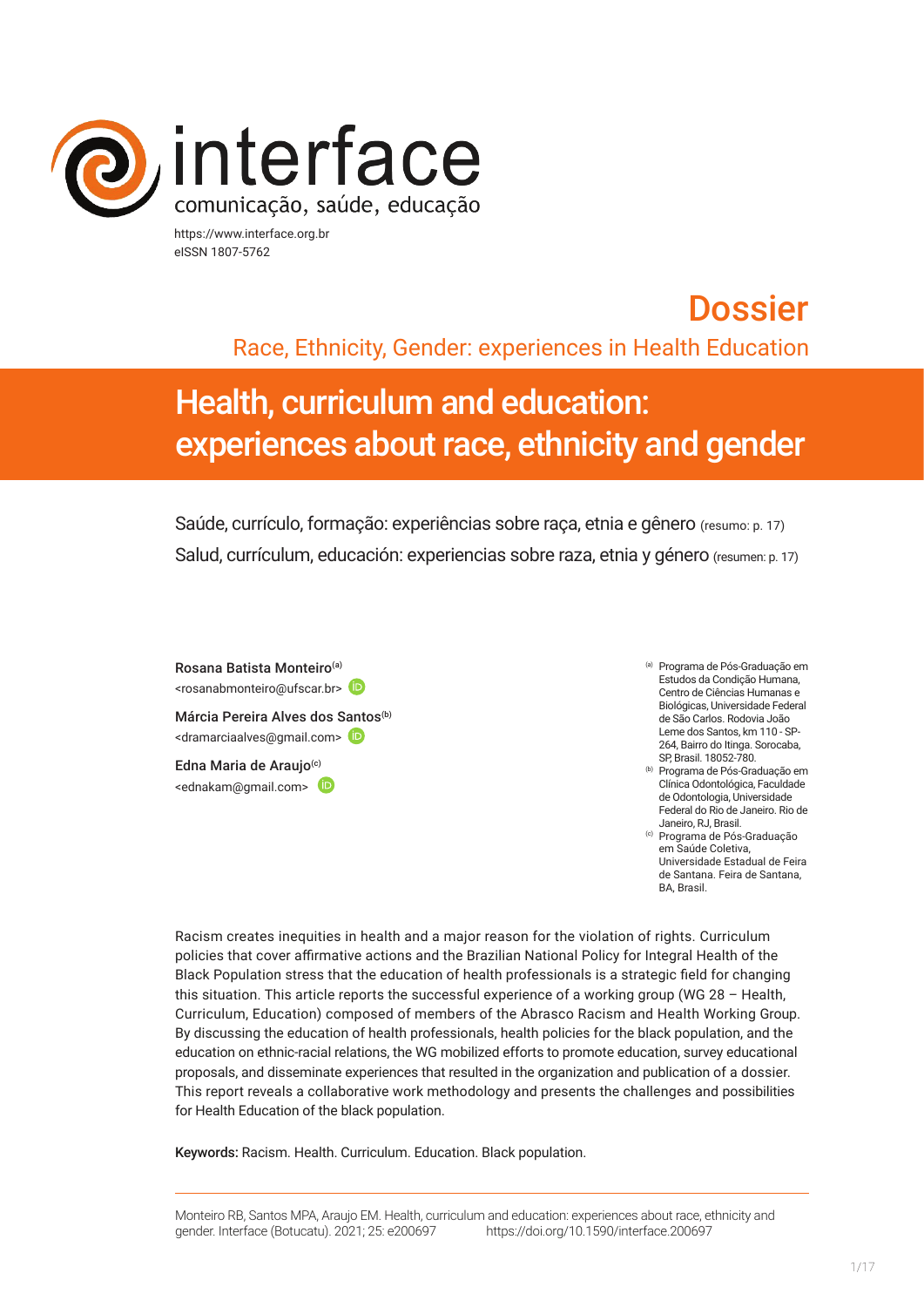#### **Introduction**

<u>ල</u>

Here, we report the experience of establishing the Working Group (WG) 28 – "Health, curriculum and education: experiences, practices, learning, and resistance about race, ethnicity, gender and their (dis)affects". We also describe its objectives and the elements/motives that justified its proposition and its consequences, in cooperation with the Racism and Health WG from the Brazilian Association of Collective Health (Abrasco).

The Racism and Health WG was created by Abrasco in 2017, after several attempts and debates on the need to address the issue of "health of the black population". According to Batista, "the proposal to create the Racism and Health WG came from researchers, managers, health professionals, and leaders of social movements that participated of the 7th Brazilian Congress on Collective Health held in 2003"1.

The objectives of the Racism and Health WG are:

To bring together the scientific production of researchers who discuss racism and health, the experiences of black social movements in health, "the good practices of teachers who include this theme when teaching in initial training, post-graduation, and permanent education", […] [and] to build joint strategies to promote racial equity in health<sup>2</sup>.

In 2018, during the 12th Brazilian Congress of Collective Health, the first meeting was held with members of the Racism and Health WG. Towards one of its objectives, a workshop took place promoting the articulation between the Collective Health Graduation Forum and the Racism and Health WG. In this pre-congress workshop, the undergraduate curricula in Collective Health and the National Policy for Integral Health of the Black Population (PNSIPN) were addressed. In that activity, WG researchers presented and discussed the need to implement the "National Curriculum Guidelines for the Education of Ethnic-Racial Relations and the Teaching of Afro-Brazilian and African History and Culture" (DCNERER), as provided for in article 26-A of Law nº 9.394/1996 (the National Education Guidelines and Framework Law – LDB), included by Law nº 10.639/2003, and the PNSIPN, in the education of health professionals from technical courses to postgraduate courses. This debate resulted in the "Document of the Racism and Health WG and the Collective Health Graduation Forum"3 .

Also at this congress, the Racism and Health WG defined the planning of its activities, including the discussion of DCNERER as a strategic action, emphasizing the need and the emergence of its implementation in the curricula of technical, undergraduate, and graduate courses, and in permanent or in-service education. This strategy led members of the WG with experience in education or curriculum to propose a workshop and a working group on curriculum, education, and health of the black population for the 8th Congress of Social Sciences and Humanities in Health (CBCSHS). The proposition of this working group, as we will see below, re-established the cooperation with members of the Collective Health Graduation Forum and considered the intersectionality of race with other indicators.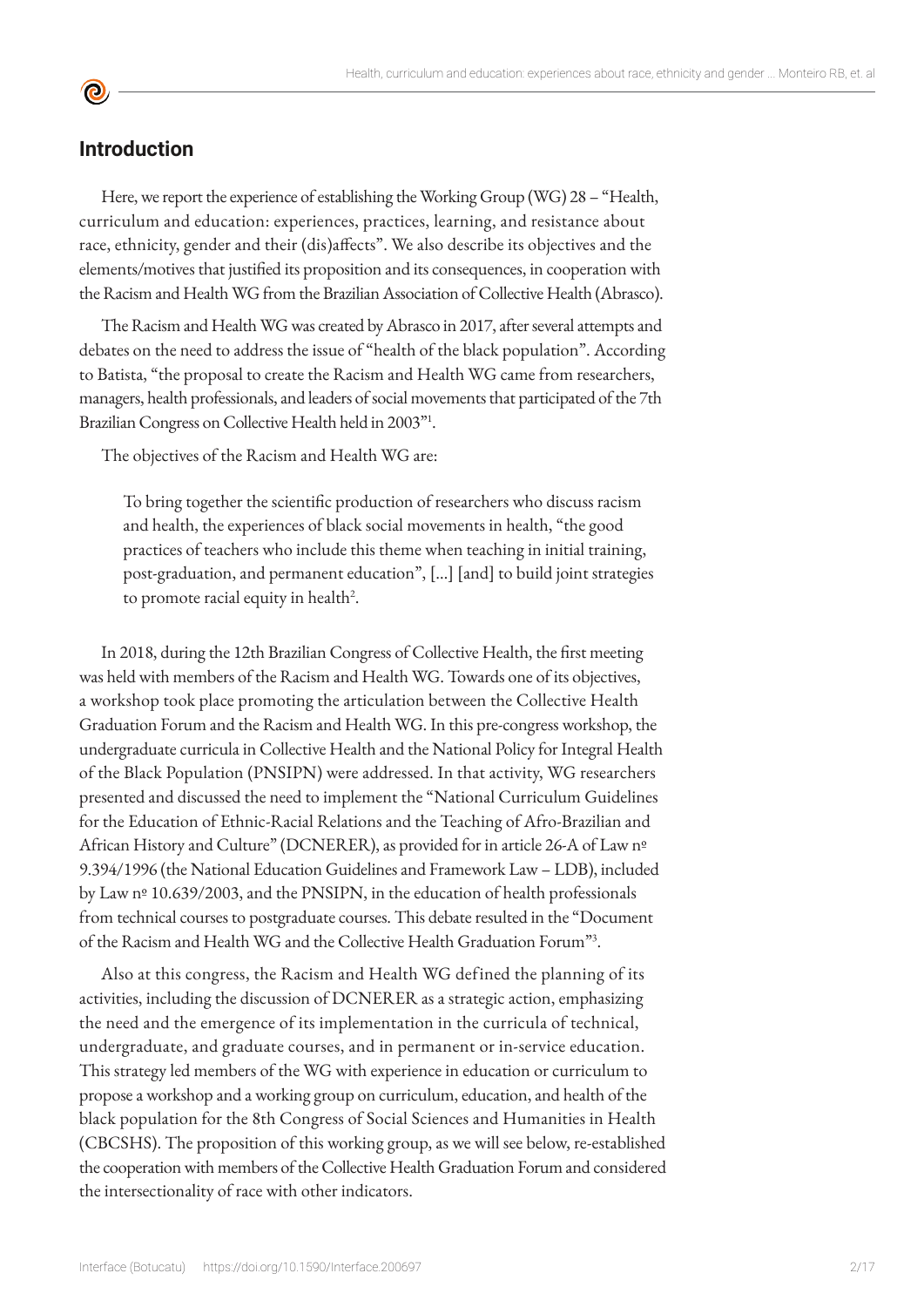

## **Health of the black population, affirmative action curriculum policy, education, and qualification of health professionals**

In 2003, Law No. 10,639 was approved. This law modified the LDB, including articles 26-A and 79-B, which, respectively, determined the obligation to teach Afro-Brazilian and African history and culture in public and private elementary and high schools. It also included the November 20 – National Black Awareness Day – on the school calendar. Subsequently, Law No. 11,645/2008 added to article 26-A the obligation to teach indigenous history and culture. This law derives from a long history of struggle by the black movement<sup>4,5</sup>.

The DCNERER, elaborated and approved in 2004 by the Resolution of the National Education Council (CNE) No. 1/2004, is articulated to the CNE Opinion No. 1/2004, being characterized as a guiding map for its implementation from early childhood education to higher education, defining principles and other developments. The DCNERER expands on Article 26-A in terms of its scope – from basic to higher education – and in relation to details on the re-education of ethnic-racial relations and the teaching of Afro-Brazilian and African history and culture<sup>6</sup>.

Art. 3 The Education of Ethnic-Racial Relations and the study of Afro-Brazilian History and Culture, and African History and Culture will be developed through contents, competences, attitudes, and values that will be established by educational institutions and their teachers, with the support and supervision of the education systems, sponsoring entities, and pedagogical coordination, following the indications, recommendations, and guidelines specified in Opinion CNE/CP 003/2004<sup>6</sup>.

CNE Opinion 3/2004<sup>7</sup> specifies the meaning of affirmative action policies – to repair, recognize, and value –; addresses the different levels and modalities of Brazilian education; presents axes/themes; and indicates the need for new pedagogies that favor anti-racist education.

The demands and intense mobilization of the black movement regarding public health are articulated to this debate in the education field, especially at the 11th and 12th National Health Conference, which resulted in the approval of the curriculum policy mentioned above. The results of research developed especially since the mid-1990s also culminated, in the field of health, in the approval of Ordinance No. 992 of the Ministry of Health, of May 13, 2009, which instituted the PNSIPN<sup>8</sup>.

The DCNERER and PNSIPN complement each other to emphasize the importance of addressing, in health courses, content on ethnic-racial relations, Afro-Brazilian and African history and culture that contribute to the fight against racism and enable the understanding of specificities of the black population. Such specificities stem from inequities and lead to illness and even the death of black people.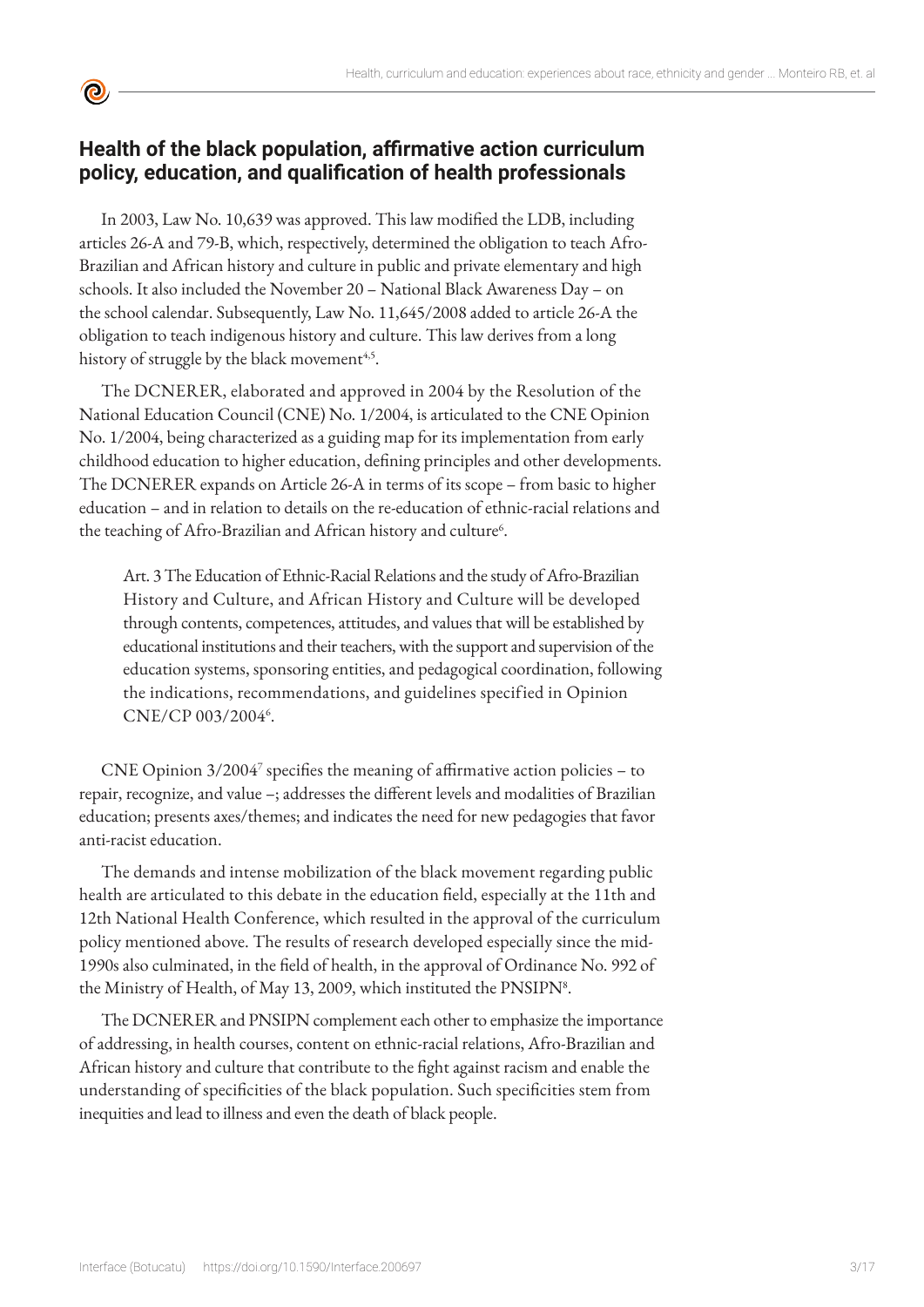According to Monteiro<sup>9</sup>, when approving the PNSIPN, the Ministry of Health recognized the impact of racism on the health of the black population and that racial inequalities are determinants of the process of health, disease, care, and death. For the author, Ordinance No. 992/2009, formulated as part of the Brazilian National Healthcare Service (SUS), "cooperates with its effective universalization by building means for everyone to achieve the right of access to the health system"<sup>9</sup> (p. 3), in line with all its principles and emphasis on equity. The principle of equity is "to reduce inequalities. Despite all the people having the right to services, people are not equal and therefore have different needs. […] Equity means treating the unequal unequally, investing more where the need is greatest"<sup>10</sup>.

<u>ල</u>

The main complaints about access and quality of health care reported by the black population, according to Gomes<sup>11</sup>, are:

[…] difficulty in access, inefficient care, racial prejudice, prejudice against poverty, mistreatment, prejudice related to the practice of Afro-Brazilian religion and "invisibility" (p. 665)

Hence, individuals use the services, but at each consultation is treated as if it were their first appointment, and the need for continuity of care is disregarded.

Thus, the PNSIPN is an instrument that aims to fight ethnic-racial discrimination in the services and care offered at SUS, as well as promoting equity in the health of the black population $12$ .

The practice of this policy represents an important contribution to the consolidation of SUS, guaranteeing the universal and equal right to health as a condition for participative democracy. The general guidelines of the PNSIPN provide directions for implementing it in Brazilian territory, however, there were hardly any actions to achieve it. The first guideline is the "inclusion of the themes of racism and health of the Black Population in the educational processes and permanent education of health workers and in the exercise of social control in health"<sup>8</sup> .

In agreement with this first guideline and considering the DCNERER, the National Health Council (CNS) ratified CNS Resolution No. 569, of December 8, 2017<sup>13</sup>, which determines the insertion, in the education of professionals, content that allows them to take a proactive and equitable approach to provide health care services. This Resolution provides the following:

Art. 1 Reaffirm the constitutional prerogative of SUS in ordering the education of health workers.

Art. 2 Approve Technical Opinion No. 300/2017, […] which presents general principles that must be incorporated in the DCN [National Curriculum Guidelines] of all undergraduate courses in the health area […].13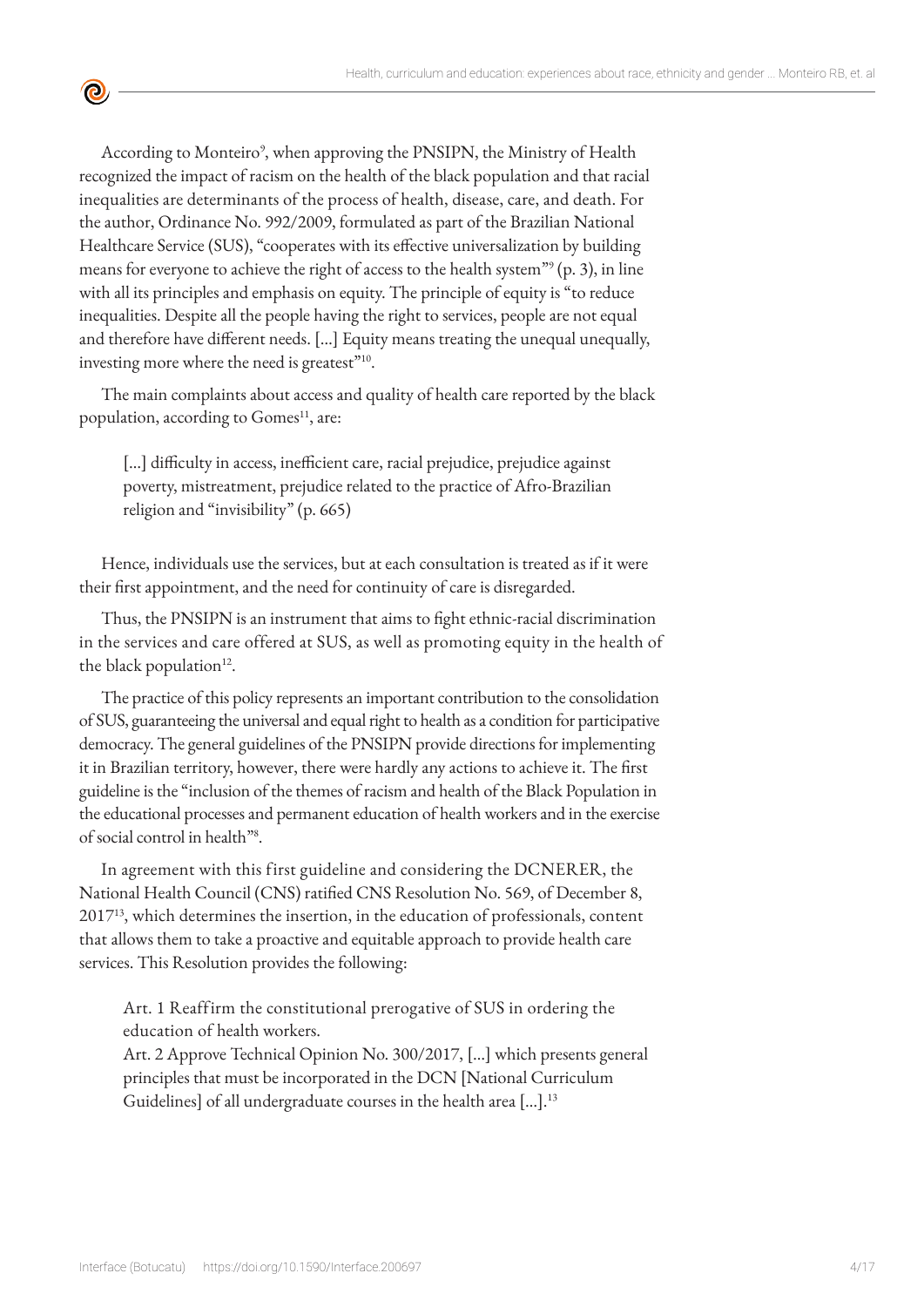Its items provide:

I – The defense of life and SUS as guiding principles for the profile of graduates in the health area, with the following objectives: […]

c) professional education focused on work that contributes to social development, considering the "biological, ethnic-racial, gender, generational, gender identity, sexual orientation, the inclusion of people with disabilities, ethics, socioeconomic, cultural, and environmental dimensions, and other aspects that represent the diversity of the Brazilian population". […]

VI – Pedagogical Course Projects (PPC) and curricular components consistent with social health needs, observing:

a) that the DCN consider the foundations of the main public policies that contribute to the "reduction of inequalities and the consolidation of SUS as a universal, comprehensive, and equitable system"; […]

The investigation of collective health problems […], "vulnerability, incidence, and prevalence of health conditions, with the following descriptors: […] institutional discrimination, movements, and values of populations in their territory", aiming to expand the explanation of causes and effects based on the social determinants of the health-disease process, as well as its coping strategy<sup>13</sup>. (emphasis added)

To date, little is known about how undergraduate health courses are implementing the DCNERER and PNSIPN. There are few studies, and a few isolated implementation initiatives are known because members of the Racism and Health WG were involved. The same is true for permanent education, since members of the black movement who worked (and still work) in public health, including in its management, were the main ones responsible for the promotion of courses, in-service training, and other actions. Some examples include the specialization course in Black Women's Health, developed by the Postgraduate Program in Health and Environment at Universidade Federal do Maranhão (UFMA)<sup>14</sup>; the Black Population Health Research Methodology course, promoted by the São Paulo State Department of Health and the Population Studies Center (Nepo), at Universidade Estadual de Campinas; the workshops developed at "Health with Culture"<sup>9</sup>; among others.

Based on a survey of theses and dissertations on the health of the black population, education or curriculum at Brazilian digital theses and dissertations library (BDTD), we found 323 titles, and only four were related to the education and health of the black population: Mendes<sup>15</sup>, Santos<sup>16</sup>, Santos<sup>17</sup> e Santana<sup>18</sup>. These works, defended between 2012 and 2018, reveal how content related to the health of the black population in courses such as Medicine, Nursing, and Psychology are not addressed in research, even in universities with affirmative action programs (racial quotas).

In a study called "Health of the black population: National Health Policy: evaluations and reflections on its guidelines", Araujo *et al*. <sup>19</sup> considered the DCNERER and CNS Resolution No. 569, and also assessed the implementation of PNSIPN from one of the aspects of its first guideline – the inclusion of the themes of racism and health of the black population in the educational processes.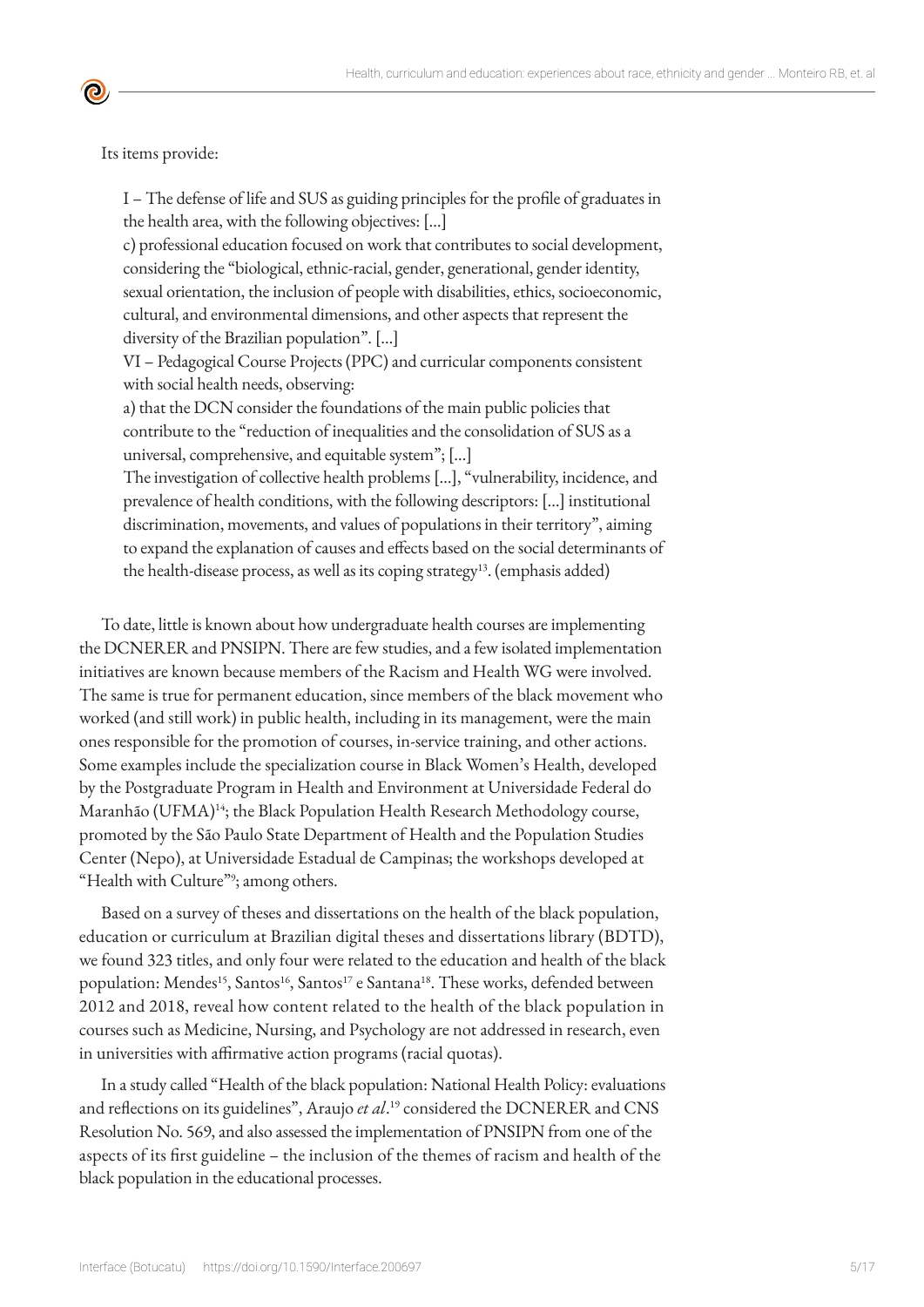The study analyzed the insertion of the ethnic-racial theme in the curricular components of health courses at higher education institutions (HEIs) in the states of Bahia, Sergipe, Alagoas, and São Paulo, from 2010 to 2018. It used the concept of evaluative research, which consists of assessing an intervention or a social action using scientific methods. Contandriopoulos *et al*. <sup>20</sup> emphasize that evaluative research can be divided into six types of analysis: strategic; intervention; productivity; effects; performance or efficiency; intervention and productivity; and implementation. The latter was adopted in the research.

 $\bullet$ 

The dimension used in the study by Araujo *et al*. 19 was the assessment with a quantitative approach to policy implementation through the analysis of the teaching indicator, which includes parameters, sources, means of verification, and expected assumptions. The analysis of the political-pedagogical projects (PPP) of undergraduate courses in health and related areas (nursing, medicine, physiotherapy, nutrition, psychology, social work, and dentistry) from public universities in Bahia, Sergipe, Alagoas, and São Paulo was employed as a collection technique for the data.

For the investigation, the public HEIs of the four states mentioned above were selected through the e-MEC website (http://emec.mec.gov.br/). Then, PPPs were accessed through the websites and official pages of universities or courses.

To systematize the data and conduct a homogeneous analysis, in the study phase of these PPPs, an analysis matrix was built containing information about the health courses existing at the university, the year of the update on the PPPs – to assess whether there were changes after 2009 when the PNSIPN was implemented -, and information on projects related to the inclusion of the theme "health of the black population" in the curriculum. The study examined how this theme was described – as a specific curriculum component for the theme or as a sub-theme of a broader curriculum component; whether that component was mandatory or optional; and which methodology was adopted to develop the curricular activities related to this theme<sup>18</sup>.

Tables and reports collected from the PPPs themselves were used to answer the following question: does the syllabus of public HEIs include contents addressing ethnic-racial themes in health courses and courses in related areas (nursing, medicine, physiotherapy, nutrition, psychology, social work, and dentistry)? This study established that 50% of undergraduate courses should have an ethnic-racial approach, as achieving this result would confirm the premise that the introduction of the ethnic-racial approach in educational processes expands the knowledge of professionals to develop the actions provided for in PNSIPN, which would increase its legitimacy and indicate that this policy is being implemented.

When analyzing the PPPs of Bahia state, it was found that for the projects updated after 2009, 40% of the 22 health courses from six public universities in the state included themes related to racism and the health of the black population. However, the inclusion occurred through the insertion of a sub-theme within a broader curricular component, that is, without the creation of a specific discipline on the subject. It is worth noting that at Universidade Federal do Recôncavo da Bahia (UFRB), in the Interdisciplinary Bachelor's Degree in Health, an optional discipline called "Gender, Race, and Health" was identified.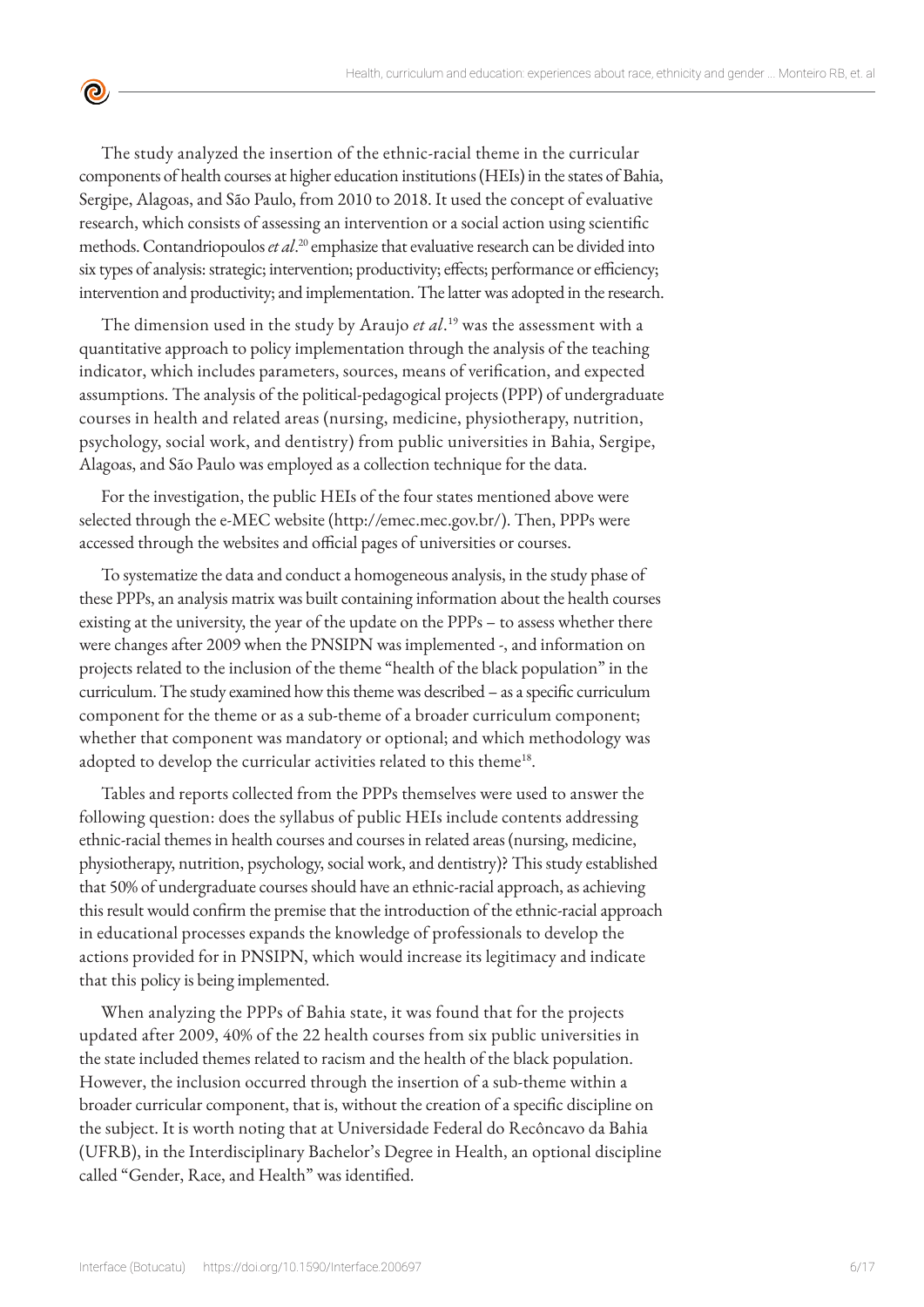

In Alagoas, three institutions were included in the analysis: Universidade Federal de Alag (Ufal), Universidade Estadual de Alagoas (Uneal), and Universidade Estadual de Ciências da Saúde de Alagoas (Uncisal). An analysis of seven courses showed that two (28.6% of the total) included ethnic and racial themes in the pedagogical curriculum components: the Medicine and Psychology courses from UFAL.

In São Paulo, according to Araujo *et al*. 19,

<u>ල</u>

of the 24 health courses from eight public universities that had their pedagogical political projects updated and that were analyzed, 13 (54% of the total) had their PPPs updated after 2009, but only 25% included the health of the black population in the academic educational process. However, no health course had its own discipline on the subject, with the subject being a curricular component of a broader discipline such as Health Policies. (p. 250)

From the analysis, it was found that very few public universities in the four states, which had their PPPs updated after 2009, included ethnic-racial themes in the curricular components of their health courses. However, it is worth mentioning the Ufal medical course, which has a specific course for the health of the black population, as an elective subject, entitled: "Health of the populations: black population".

Based on the above, we can measure the extent to which addressing ethnic-racial themes is still incipient in health courses and non-existent in courses in similar areas in public and private HEIs in the states evaluated. The inclusion of the ethnic-racial theme in health courses will contribute to the education of professionals in this area, to qualify them to work with the specificities that characterize not only the black population, but all vulnerable populations, as indicated by the mentioned regulations – DCNERER, PNSIPN, and CNS Resolution No. 569.

The analysis of the PPPs of the universities that were part of the study by Araujo *et al*. <sup>19</sup> undoubtedly shows that the surveyed courses in the health area and related areas are not yet contributing effectively to the implementation of PNSIPN and, consequently, to the reduction of racial inequities in health. Thus, it is necessary for managers, teachers, students, and society as a whole to enforce the provisions of PNSIPN, DCNERER, and CNS Resolution No. 569<sup>12</sup>.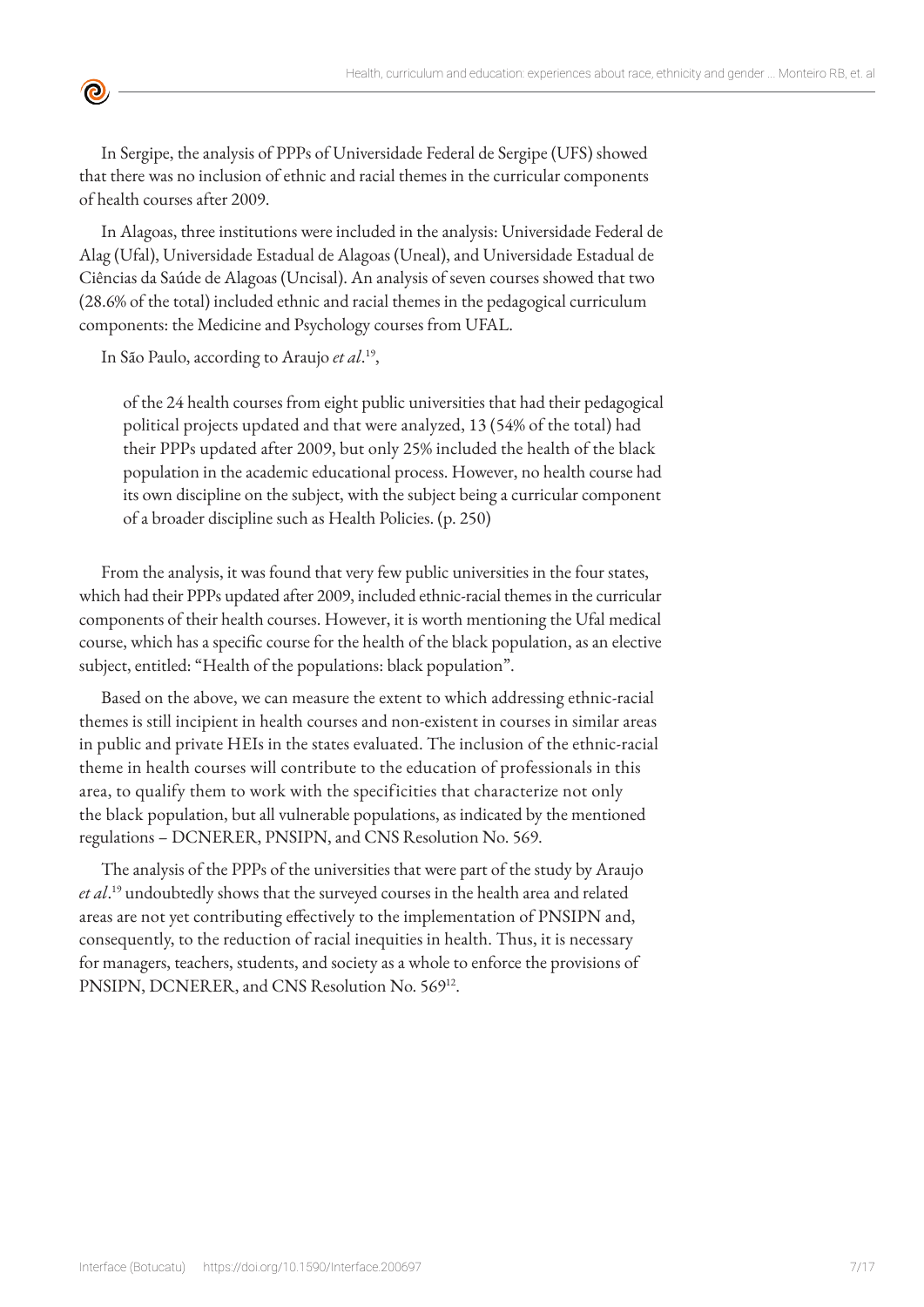# **WG 28 – Health, curriculum, education: contribution to health education for the black population**

**©** 

Considering the strategy of the Racism and Health WG and the absences indicated in this research, the proposal of the work carried out by the WG 28 of the 8th CBCSHS can be understood as the result of collective and collaborative construction, based on reflections on the principles explained in the DCNERER and PNSIPN.

A key aspect of this reflection is the perception of the enormous lack of knowledge by those responsible for courses in the health area regarding the legislation discussed above, and, consequently, of its consequences. Thus, as discussed earlier, there are few courses with disciplines or other curricular activities that develop content and practices related to the health of the black population and for the education of ethnic-racial themes, making it difficult for this theme to be addressed in institutions, services, or even in different educational spaces.

Health, education and qualification have the challenge of overcoming obstacles that, historically, have distorted society's perception of its real importance in the process of building a new health care model, insofar as it has been systematically criticized for its overly technical character at the expense of fundamental humanitarian aspects, such as the right to life, prevention, health promotion, and health education, in addition to a more humane patient-professional relationship, based on ethics itself. Therefore, the practice must be developed by human resources quantitatively and qualitatively adequate to the needs of all Brazilians, without any discrimination.

In March 2019, Abrasco's Racism and Health WG, in response to the call of the Scientific Committee of the 8th CBCSHS, formed two working groups on the themes "Health inequities" and "Health, curriculum, and education in an ethnic-racial perspective". Thus, together with the coordination of the Collective Health Graduation Forum, the proposal entitled "Health, curriculum, education: experiences, practices, learning, and resistance about race, ethnicity, gender and their (dis)affects" was elaborated and submitted, being approved and recommended by the evaluation committee, among almost one hundred other proposals, and called WG 28.

With WG 28, we aimed to discuss the inclusion of ethnic-racial themes in curricula and education in public health, as well as to identify work proposals that could potentially be developed. Thus, in addition to receiving abstracts, a workshop for the pre-congress programming was proposed and subsequently approved. The workshop "Health, curriculum, and education: pedagogical projects for courses to promote racial equality and from the perspective of intersectionality" was built and organized to present, dialogue, and proposing a critical-reflexive reflection on: a) the affirmative action and health curricular policies of the black population; b) themes/content related to the re-education of ethnicracial relations and the health of the black population, articulating the health/disease/care triad, including intersectionalities and the perspective of equity; c) experiences of teachinglearning processes in the field of health of the black population; and d) proposal to create inter-institutional networks for sharing pedagogical experiences and strengthening health curricula in the perspective of ethnic-racial relations and intersectionality.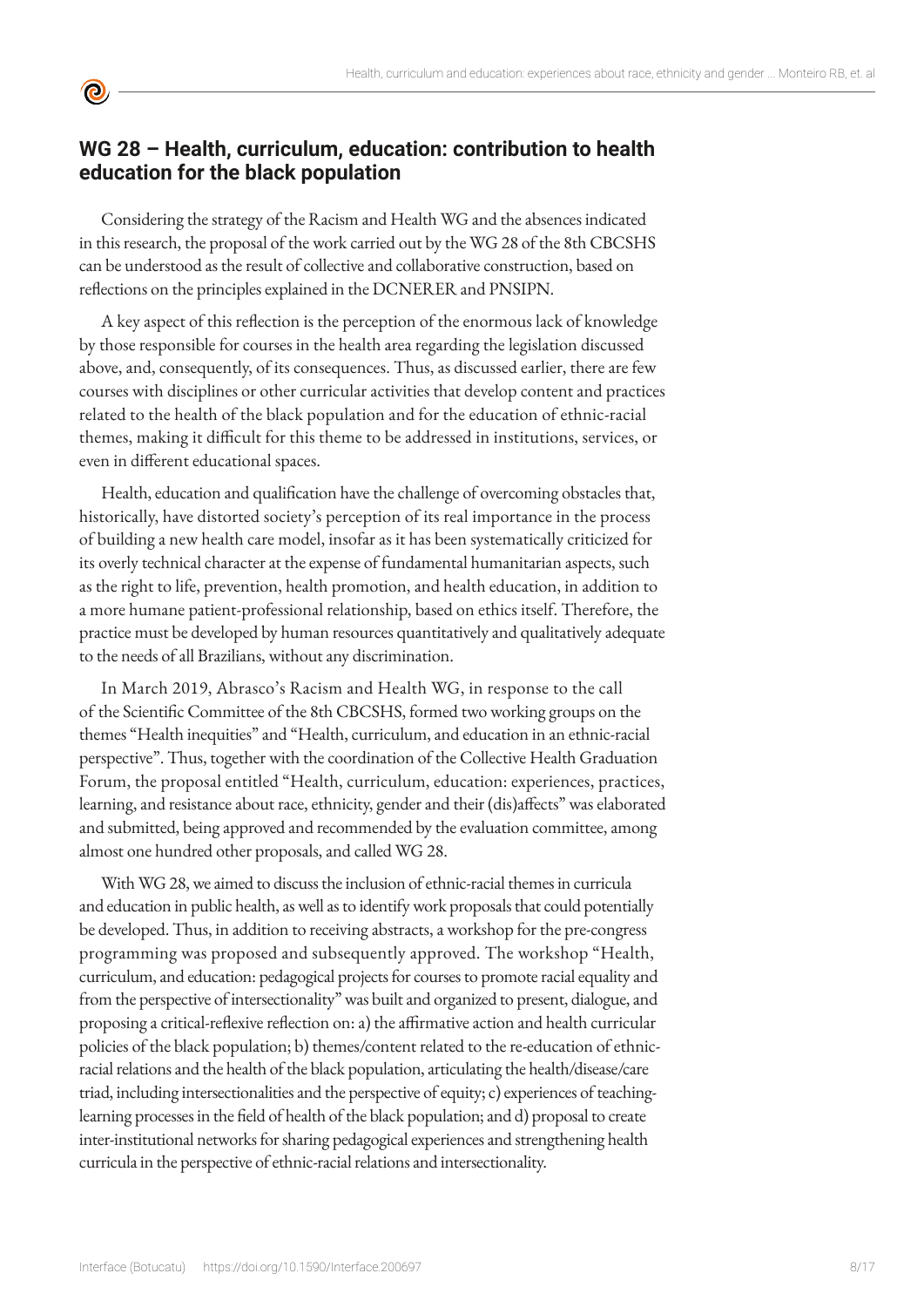One of the products of the workshop was the collective elaboration of a script of indications and suggestions for content, subjects, and other curricular activities that included the PNSIPN, the DCNERER, and the recommendations from the Racism and Health WG. The script presents proposals built jointly during the workshop to support the pedagogical projects of courses in the field of public health, in addition to instrumentalizing the implementation of actions from an ethnic-racial perspective in the work processes of services and management, and in the formation in the services.

<u>ල</u>

Still during the workshop, the experience of Ufal was shared, as it was one of the few universities that created a specific discipline related to the health of the black population, – although the discipline is elective, as previously mentioned. According to Conceição *et al*. <sup>21</sup>, the analysis of the pedagogical project of the Ufal medical school, approved in 2013, showed that the "materialized insertion of ethnic-racial bias as an organizational and pedagogical principle capable of operationalizing health education, based on indications of the DCNERER, PNSIPN, and DCN of Medicine courses" (p. 41) was not identified.

Even in places where there is fruitful teaching, research, and extension projects developed by researchers with expertise in the subject, difficulties for the effective implementation of content related to the health of the black population are observed. This difficulty, among other possibilities, stems from institutional, interpersonal, and individual racism. According to Werneck $^{22}$ :

The three dimensions of racism […] act simultaneously, producing effects on individuals and groups (not just their victims), generating feelings, thoughts, personal and interpersonal behaviors, and also acting on institutional processes and policies. (p. 541)

Regarding the works registered in the 8th CBCSHS, 86 abstracts were sent to WG 28 – a number considered surprising considering the registrations for other WGs with more tradition in the event. The abstracts were divided into two subgroups according to the type of participation – research report or experience report – and the type of session – brief communication or oral presentation.

The abstracts followed the peer review process through a platform, and evaluators with experience in the theme were invited, as well as members of the Racism and Health WG. The evaluation of the abstracts used the double-blind method, preserving anonymity and paying attention to the criteria established for the evaluation. In cases of conflict of interest, the reviewer was substituted.

At the end of the evaluation process, the score was obtained from the average of the two evaluations. In the case of disagreements between the two evaluators, the final decision was made by the coordinator. Therefore, works that did not reach the cut-off value were rejected with an explicit justification for refusal. It is important to emphasize that the objectives of the WG 28 were discussed with the evaluators, to consider the approval of abstracts that clearly expressed the approach of themes relating to race, gender, and education. Thus, we sought to ensure that even experiences that were still incipient could be selected.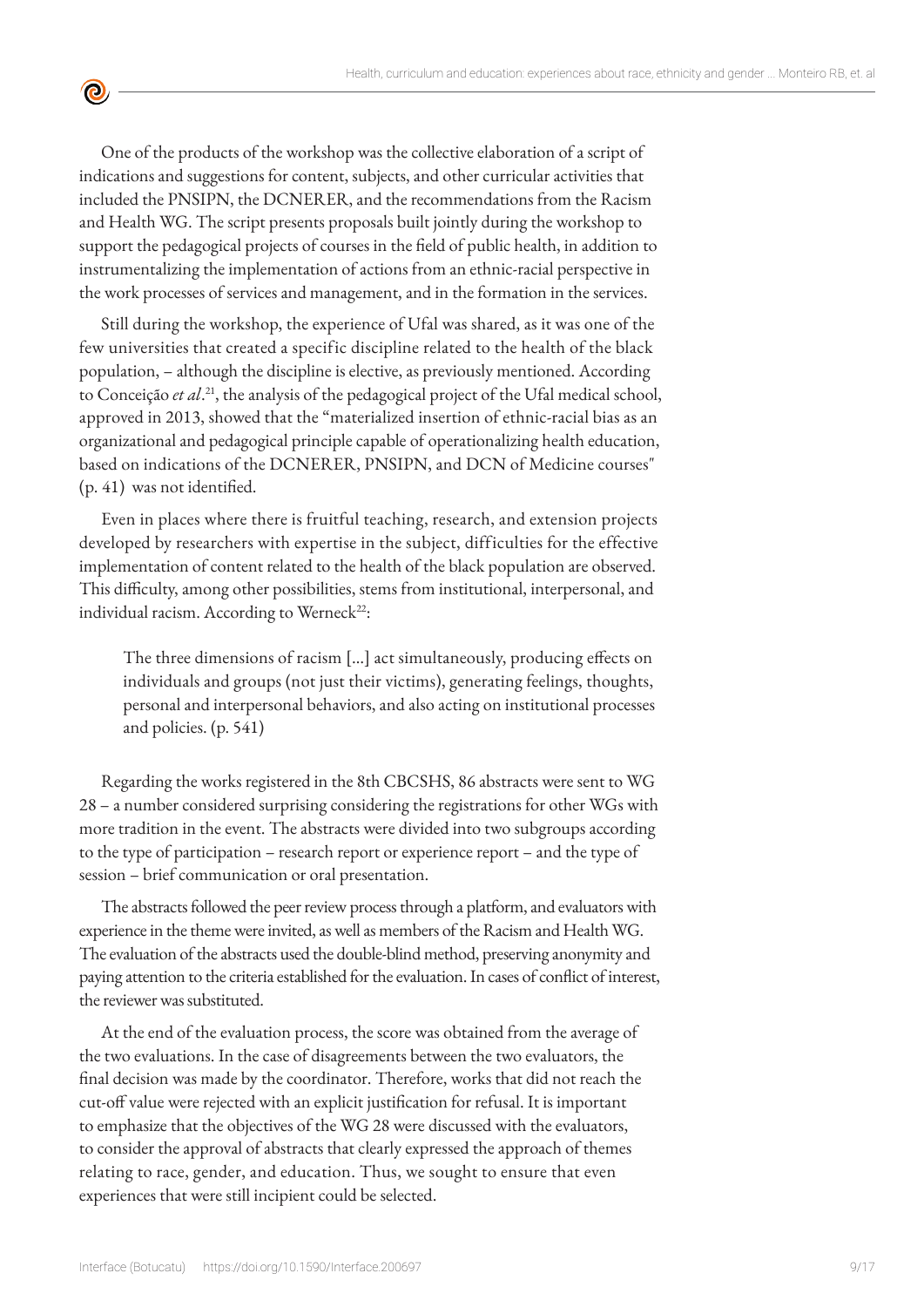At the end of this process, 79 papers were approved for presentation. Of these, 11 were excluded for failure to pay the 8th CBCSHS registration fee. In the end, there were 68 works approved that were in the program of the three-day event, according to their categorization on the following thematic axes: 1) Policies and intersectionality; 2) Social actors; 3) Education; 4) Education and qualification; and 5) Services. To mediate the presentation sessions, in addition to the coordinators of the WG 28, members of the Racism and Health WG were invited.

<u>ල</u>

Among the themes of the works presented in the event, the analysis of the titles reveals the prevalence of the term "education". In twenty titles, "education" was associated with the terms: "medical", "in health", "multi-professional residence/residency", "teaching-service", and "speech therapy". And also to the terms: "gender", "inequalities", "race and gender", "sickle cell disease", "diversities", "violence", "sexuality", and "indigenous".

Another eight works highlighted in their titles the expression "health of the black population" along with the terms: "medical education", "health promoters course", "undergraduation" and "permanent education". Also, five indicated in their titles the term "curriculum" combined with: "health of the black population", "intersectionality", "traditional peoples" and "LGBTQI".

The works revealed initiatives to address themes related to the health of the black, indigenous, LGBTQI+, and traditional peoples in different courses, from undergraduation to residency, in permanent and in-service education, from different regions of the country. Some experiences have been developed by municipal or state Health Departments. Others, in higher education courses, in the form of disciplines or activities, institutionalized or by one or more teachers.

We highlight two aspects in relation to the experiences and research presented: the first is the involvement of professionals linked to the black and health movement, and the second is the perception of residents about the lack of approach to topics relevant to the health of the black and indigenous population in their undergraduate educational processes.

In September 2019, given the quality of the works presented, the relevance, pertinence, and applicability of the theme, and the need to increase visibility from the perspective of scientific contribution, we built the proposal to organize a dossier in dialogue with the coordination of the Racism and Health WG. We decided to publish five complete manuscripts, which would be selected considering their potential in relation to the contribution to the education of health professionals from the perspective of race, ethnicity, or gender.

Thus, a partnership was formed with the journal *Interface: Comunicação, Saúde, Educação* to publish a dossier. For the composition of this supplement, 16 works were pre-selected, based on a weighted classification, in descending order, based on the following criteria:

a) Summaries of awarded works at the event.

b) Abstracts of works indicated for awards.

c) Abstracts of works that considered the race/ethnicity and gender local and regional diversity.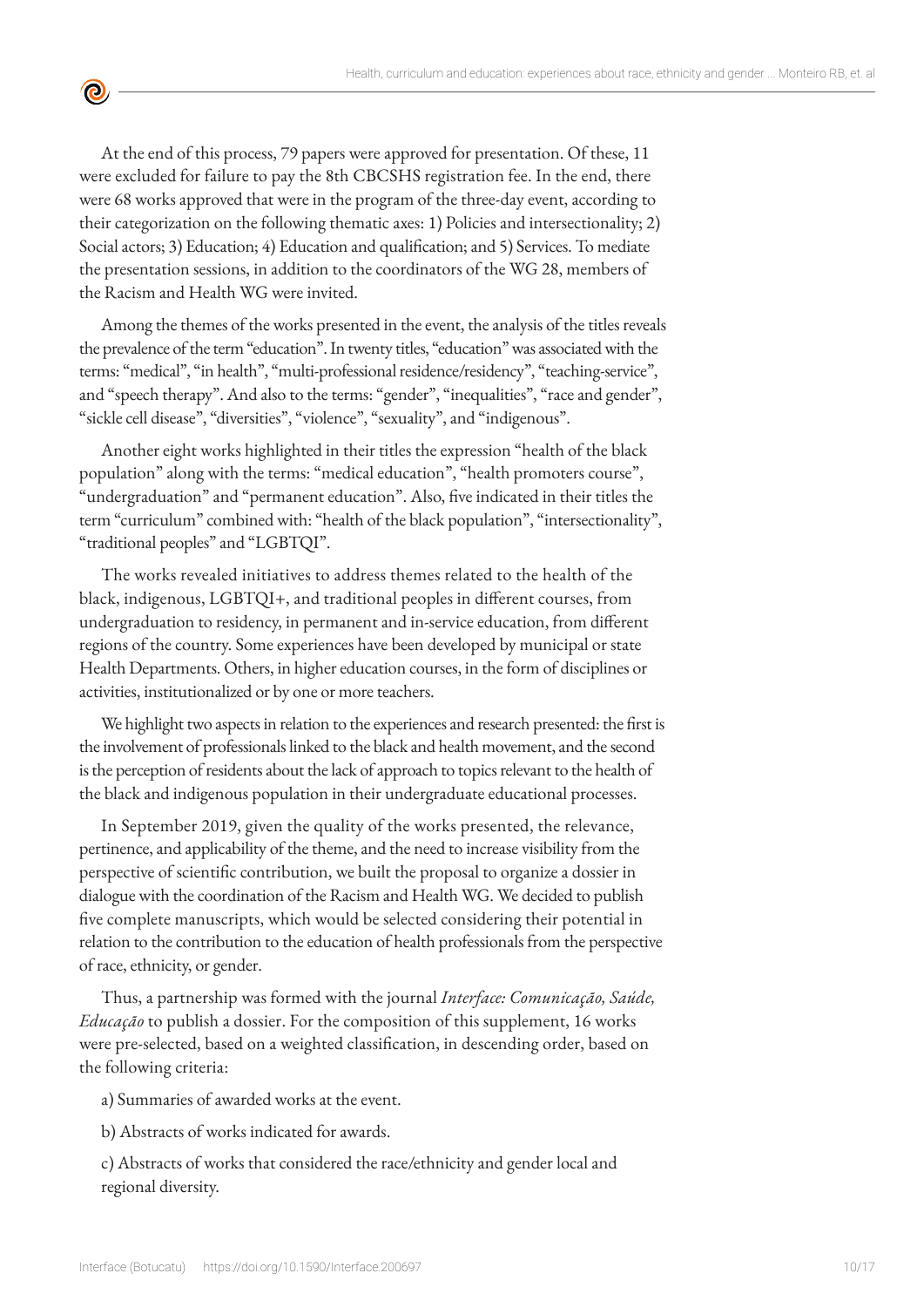Of the 68 works presented in WG 28, 16 were pre-selected and their authors were invited to submit their complete manuscripts since they meet the scope of the journal and aim to encourage the dissemination of scientific production on themes related to the black and indigenous population in relation to curriculum and education.

**©** 

To understand the repercussions of the presented works, as well as to investigate if they had been published before sending the invitations for the authors of the 16 selected works, we organized and sent an online questionnaire to all 68 participants in the activities of the WG 28. This questionnaire was sent in May and, by August 2020, we received 21 responses.

Students, professionals, managers, teachers, technicians, and representatives of social control are among those who answered the questionnaire. Figure 1 shows the post-presentation developments of the works in WG 28, according to the responses received.



**Graphic 1.** Developments of the Gt-28 works presented. Source: Data organized by the authors through consultation with GT-28 participants.

The answer to the questionnaire revealed that four respondents (19%) had their work published in the form of an article. It is also important to highlight that the authors of one of the works received an invitation to present their experience at a pedagogical meeting at the university, and another author also reported that their work was part of the technical report of the structuring nucleus of a course in the area of health. Regarding these two specific cases, the opportunity to discuss texts in spaces that may interfere with the revision of pedagogical projects (such as the structuring nucleus) or pedagogical practices (such as the pedagogical meeting) should be considered an important result that suggests possibilities for implementing PNSIPN and DCNERER.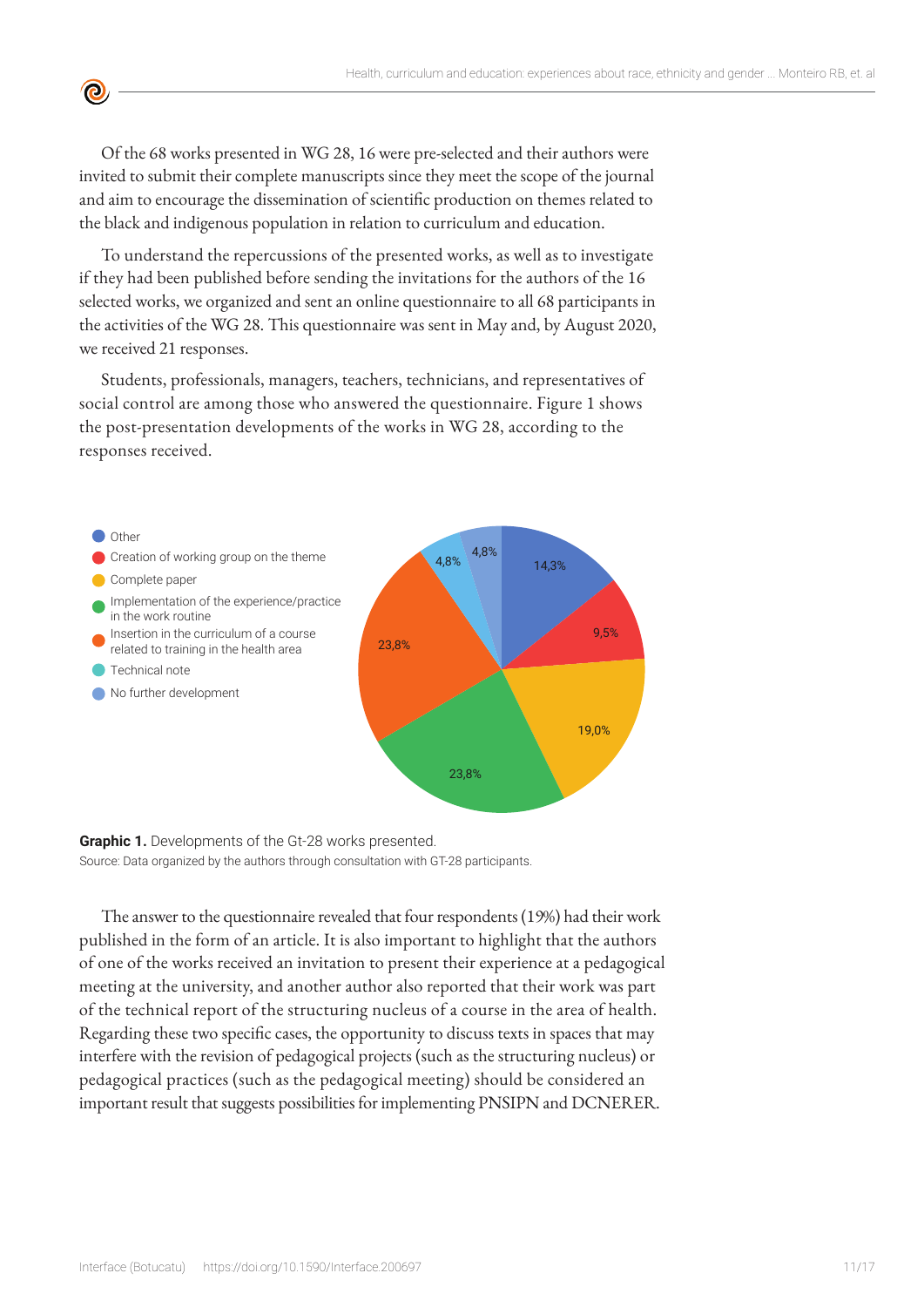### **Final considerations**

**©** 

The experience reported here, from the proposal and approval of WG 28 – "Health, curriculum, and education" to its operation and results, reveals the performance of a collective engaged in the promotion of policies for racial equality, fighting racism, and building strategies for implementing and monitoring the education of health professionals in relation to the PNSIPN.

We can state that, as proponents of the WG 28, we sought from the beginning to build actions collectively, collaboratively, and in partnership, referring to the strategies built throughout history by the black community, which in this case resulted in collaboration with a scientific program, part of the 8th CBCSHS, and fostering the discussion, in a critical-reflective context, of changes in praxis, producing a space for viewing experiences and producing a space to increase the visibility of experiences and production of knowledge about the health of the black population, in an intersection with gender, sexuality, generation, and other categories.

From the collective production based on the reflections on the activities and proposals on the implementation of the DCNERER and PNSIPN – aspects that are listed below, that to some extent reflect the report of the activities carried out in the WG 28 -, we highlight:

– As for the diagnosis, there is a huge lack of knowledge of the legislation mentioned above among those responsible for health courses; there are few courses with disciplines or other curricular activities that develop content and practices related to the Health of the Black Population and for the education of ethnic-racial relations; the workshop (OF36) offered at the pre-congress had a significant engagement, having filled all the available vacancies and including other non-registered people who sought the workshop, which demonstrates that there is demand/interest for the discussion on curriculum, health, and training in the field of ethnic-racial, gender, and health of the black population. Workshop participants reported the difficulties in working with the theme in the institutions where they work as teachers and technicians, experienced or currently experience as students. Most of those present never had contact with the theme during their undergraduation in the Health area; there were also reports of discrimination and lack of support in Higher Education Institutions. As for the suggestions for referrals: there is a need to implement the aforementioned [PNSIPN] policy in management and service, with the Extension activity being pointed out as a possibility to make this strategy feasible. Participants of the workshop and of the work presentation sessions expressed interest in joining a network of discussion, exchange of experiences, and research on education, curriculum, and health of the black population in intersectionality with other minority groups.

Presentations of Research Reports and Experiences indicated:

1) the absence of other spaces at the congress [CBCSHS] to discuss education; 2) a significant number of researches concerned with the different educational spaces and the relationship between race and gender;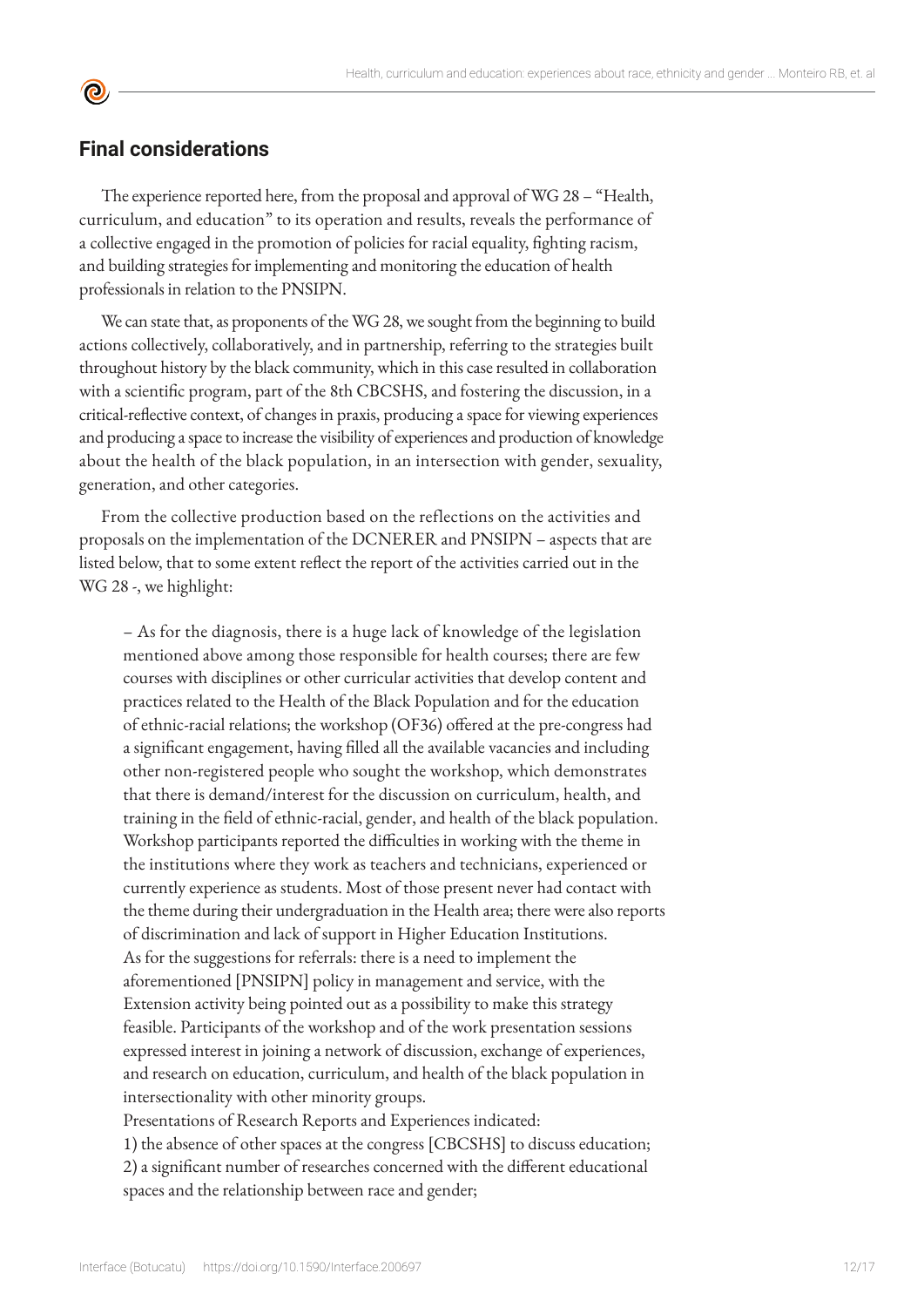

3) innovative teaching experiences on the health of the black population, issues related to gender and other differences;

4) Some experiences of addressing PNSIPN are taking place in health courses through extension projects, electives courses, and other elective activities, as well as in permanent education (in-service);

5) The Residency Programs were presented as an important space to approach the Health of the Black Population and to demonstrate to the residents the gaps in their education on this theme<sup>23</sup>.

Still, regarding the results, we highlight that the WG 28 had an award-winning work with an honorable mention, namely: "Course for health promoters of the black population and the implementation of the National Policy for Integral Health of the Black Population in the city of Porto Alegre-RS"24.

The experience of collective construction and the unfolding of the activities of the WG 28 reiterate the role of the Racism and Health WG to the extent that they fulfill the function of guiding the theme, giving visibility, and fighting racism in its different forms and dimensions, whether in the theoretical frameworks or health practices. It is worth mentioning the pressing need to guarantee, in the different educational and qualification spaces, the implementation of PNSIPN, in the same logic of affirmative policies, ratifying the need for cooperation between research institutions, universities, services, and social movements, not only to give more legitimacy to the actions but mainly to promote resistance and guarantee of these rights.

Finally, we could not fail to mention that the results of this trajectory can still be measured by the publication of the dossier in the *Interface* journal and that the publication of the approved manuscripts will certainly bring an important contribution to the revision of the pedagogical projects of the undergraduate and graduate courses and, also, for permanent or in-service education.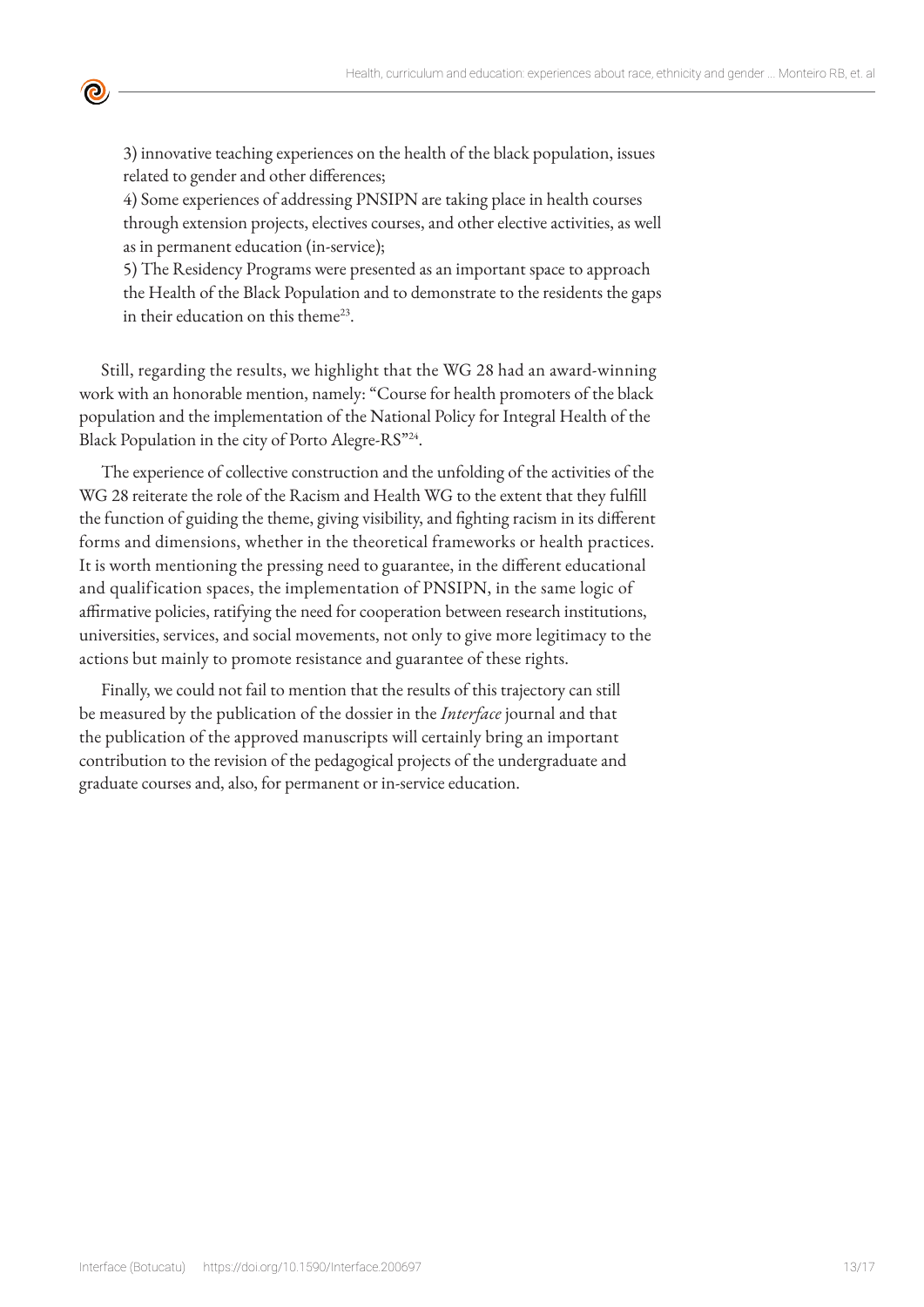#### Authors' contributions

All authors actively participated in all stages of preparing the manuscript.

#### Conflict of interest

The authors have no conflict of interest to declare.

#### Copyright

This article is distributed under the terms of the Creative Commons Attribution 4.0 International License, BY type (https://creativecommons.org/licenses/by/4.0/deed.en).

Cc) BY

**Editor** Antonio Pithon Cyrino **Associated editor** Lucas Pereira de Melo

**Translator** Marcelo Eduardo Borges

**Submitted on** 10/05/20 **Approved on** 11/19/20

#### **References**

- 1. Batista LE. GT Racismo e Saúde: por que a Abrasco criou um Grupo Temático para o Racismo e Saúde? [Internet]. Rio de Janeiro: Abrasco; 2018 [citado 30 Nov 2020]. Disponível em: https://www.abrasco.org.br/site/gtracismoesaude
- 2. Grupo Temático Racismo e Saúde. Documento de planejamento [Internet]. Rio de Janeiro: Abrasco; 2018 [citado 30 Nov 2020]. Disponível em: https://www.abrasco. org.br/site/wp-content/uploads/2019/02/Planejamento-01-2018.pdf
- 3. Grupo Temático Racismo e Saúde. Documento do GT Racismo e Saúde e Fórum de Graduação em Saúde Coletiva [Internet]. In: Anais do 12o Congresso Brasileiro de Saúde Coletiva; 2018; Rio de Janeiro. Rio de Janeiro: Abrasco; 2018 [citado 30 Nov 2020]. Disponível em: https://www.abrasco.org.br/site/wp-content/ uploads/2018/08/Documento-1-do-GT-Racismo-e-Sa%C3%BAde.pdf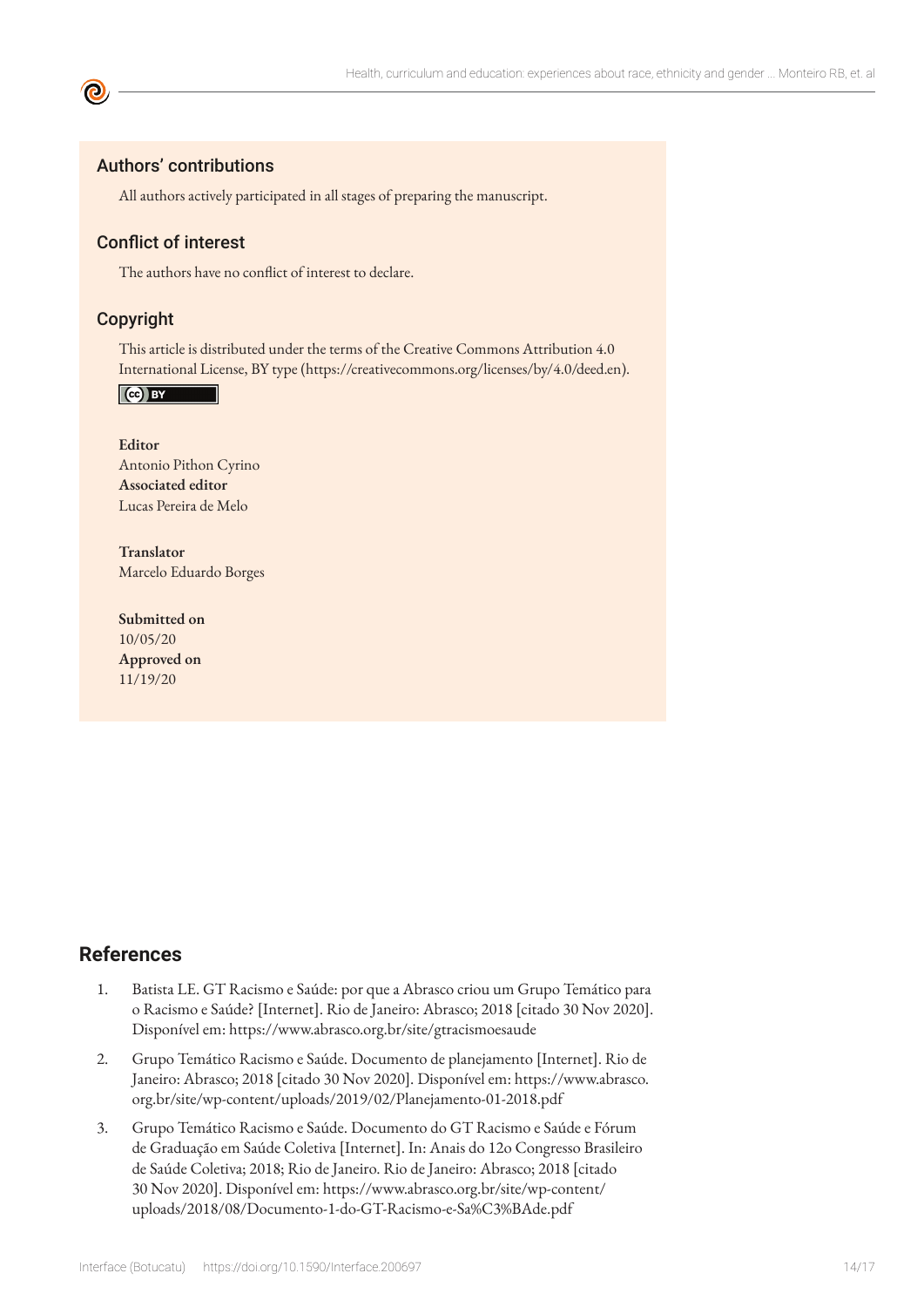- - 4. Brasil. Presidência da República. Lei nº 10.639/03, de 9 de Janeiro de 2003. Altera a Lei nº 9.394, de 20 de Dezembro de 1996, que estabelece as diretrizes e bases da educação nacional, para incluir no currículo oficial da Rede de Ensino a obrigatoriedade da temática "História e Cultura Afro-Brasileira", e dá outras providências. Diário Oficial da União. 10 Jan 2003.
	- 5. Brasil. Presidência da República. Lei nº 9.394, de 20 de Dezembro de 1996. Estabelece as diretrizes e bases da educação nacional. Diário Oficial da União. 23 Dez 1996.
	- 6. Brasil. Ministério da Educação. Resolução nº 1, de 17 de Junho de 2004. Institui Diretrizes Curriculares Nacionais para a educação das relações étnico-raciais e para o ensino e cultura afro-brasileira e africana. Diário Oficial da União. 22 Jun 2004.
	- 7. Brasil. Ministério da Educação. Parecer nº 3, de 10 de Março de 2004. Institui Diretrizes curriculares nacionais para a educação das relações étnico-raciais e para o ensino de história e cultura Afro-Brasileira e Africana. Diário Oficial da União. 15 Mar 2004.
	- 8. Brasil. Ministério da Saúde. Portaria nº 992, de 13 de Maio de 2009. Institui a Política Nacional de Saúde Integral da População Negra. Diário Oficial da União. 14 Maio 2009.
	- 9. Monteiro RB. Orientações e experiências para a implementação da Política Nacional de Saúde Integral da População Negra no âmbito da formação e Educação Permanente em Saúde. Brasília: Ministério da Saúde; 2011.
	- 10. Brasil. Presidência da República. Lei nº 8.080, de 19 de Setembro de 1990. Dispõe sobre as condições para promoção, proteção e recuperação da saúde, a organização e o funcionamento dos serviços correspondentes e dá outras providências. Diário Oficial da União. 20 Set 1990.
	- 11. Gomes MCPA. Projeto: Ylê ayié yaya ilera (Saúde plena na casa desta existência): equidade e integralidade em saúde para a comunidade religiosa afro-brasileira. Interface (Botucatu). 2010; 14(34):663-72.
	- 12. Brasil. Ministério da Saúde. Secretaria Especial de Políticas de Promoção da Igualdade Racial. Política Nacional de Saúde Integral da População Negra. Brasília, DF: Ministério da Saúde; 2007.
	- 13. Brasil. Ministério da Saúde. Conselho Nacional de Saúde. Resolução nº 569, de 8 de Dezembro de 2017. Sobre princípios gerais para as diretrizes curriculares nacionais dos cursos de graduação da área da saúde. Diário Oficial da União. 26 Fev 2018.
	- 14. Varga ID, Batista LE. Saúde da população negra e da mulher como políticas públicas e campos intelectuais: subsídios para um estudo de caso sobre o racismo institucional sistêmico. Saude Soc. 2016; 25(3):521-3.
	- 15. Mendes VS. Aprendizagem da arte e ciência do cuidar em enfermagem na UFMT: uma abordagem étnico-racial [dissertação]. Cuiabá: Universidade Federal de Mato Grosso; 2015.
	- 16. Santos CAD. "Eu não tinha a menor ideia do que eu podia aprender aqui…" Educação das profissões da saúde e competência cultural [dissertação]. Natal: Universidade Federal do Rio Grande do Norte; 2018.
	- 17. Santos MOP. Médicos e pacientes têm sexo e cor? A perspectiva de médicos e residentes sobre a relação médico-paciente na prática ambulatorial [tese]. São Paulo: Universidade de São Paulo; 2012.
	- 18. Santana JC. Tem preto de jaleco branco? Ações afirmativas na Faculdade de Medicina da Universidade Federal de Alagoas [tese]. Maceió: Universidade Federal de Alagoas; 2015.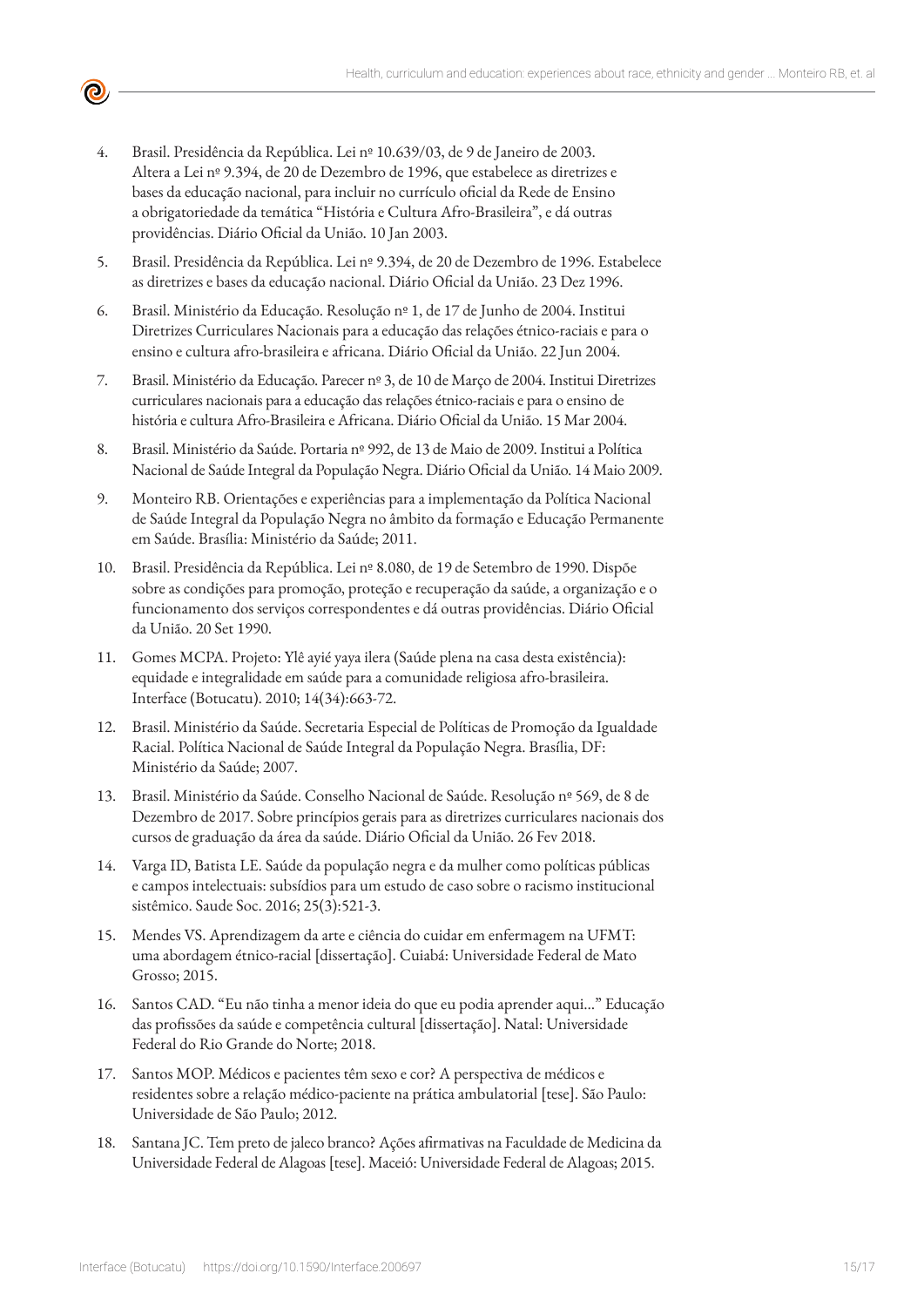

- 19. Araujo EM, Tolentino NA, Silva ACA. Saúde da população negra: Política Nacional de Saúde: avaliações e reflexões sobre suas diretrizes. In: Kominek AMV, Vanali AC, organizadores. Roteiro temáticos da diáspora: caminhos para o enfrentamento ao racismo no Brasil. Porto Alegre: Fi; 2018. p. 243-64.
- 20. Contandriopoulos AP, Champagne F, Denis JL, Pineault R. A avaliação na aérea da saúde: conceitos e métodos. In: Hartz ZMA, organizador. Avaliação em saúde: dos modelos conceituais a prática na análise da implantação de programas. Rio de Janeiro: Fiocruz; 1997. p. 29-48.
- 21. Conceição MC, Riscado JLS, Vilela RQB. Relações étnico-raciais na perspectiva da saúde da população negra no curso de medicina: análise curricular. Rev Bras Ensino Super. 2018; 4(3):34-56.
- 22. Werneck J. Racismo institucional e saúde da população negra. Saude Soc. 2016; 25(3):535-49.
- 23. Monteiro RB, Santos MPA, Araújo EM, coordenadores. GT 28 Saúde, currículo, formação: experiências, vivências, aprendizados e resistência sobre raça, etnia, gênero e seus (des)afetos [Internet]. In: Anais do 8o Congresso Brasileiro de Ciências Sociais e Humanas em Saúde; 2019; João Pessoa. Campinas: Galoá; 2019 [citado 15 Dez 2020]. Disponível em: https://www.abrasco.org.br/site/wp-content/uploads/2019/10/ Relatorio-GT-28.pdf
- 24. Soares EO, Ozorio JC, Oliveira MA, Marques FC, Silva GM. Curso de promotoras/ es em saúde da população negra e a implementação da Política Nacional de Saúde Integral da População Negra na cidade de Porto Alegre-RS [Internet]. In: Anais do 8o Congresso Brasileiro de Ciências Sociais e Humanas em Saúde; 2019; João Pessoa. Campinas: Galoá; 2019 [citado 15 Dez 2020]. Disponível em: https://proceedings. science/8o-cbcshs/papers/curso-de-promotoras-es-em-saude-da-populacao-negra-e-aimplementacao-da-politica-nacional-de-saude-integral-da-populacao